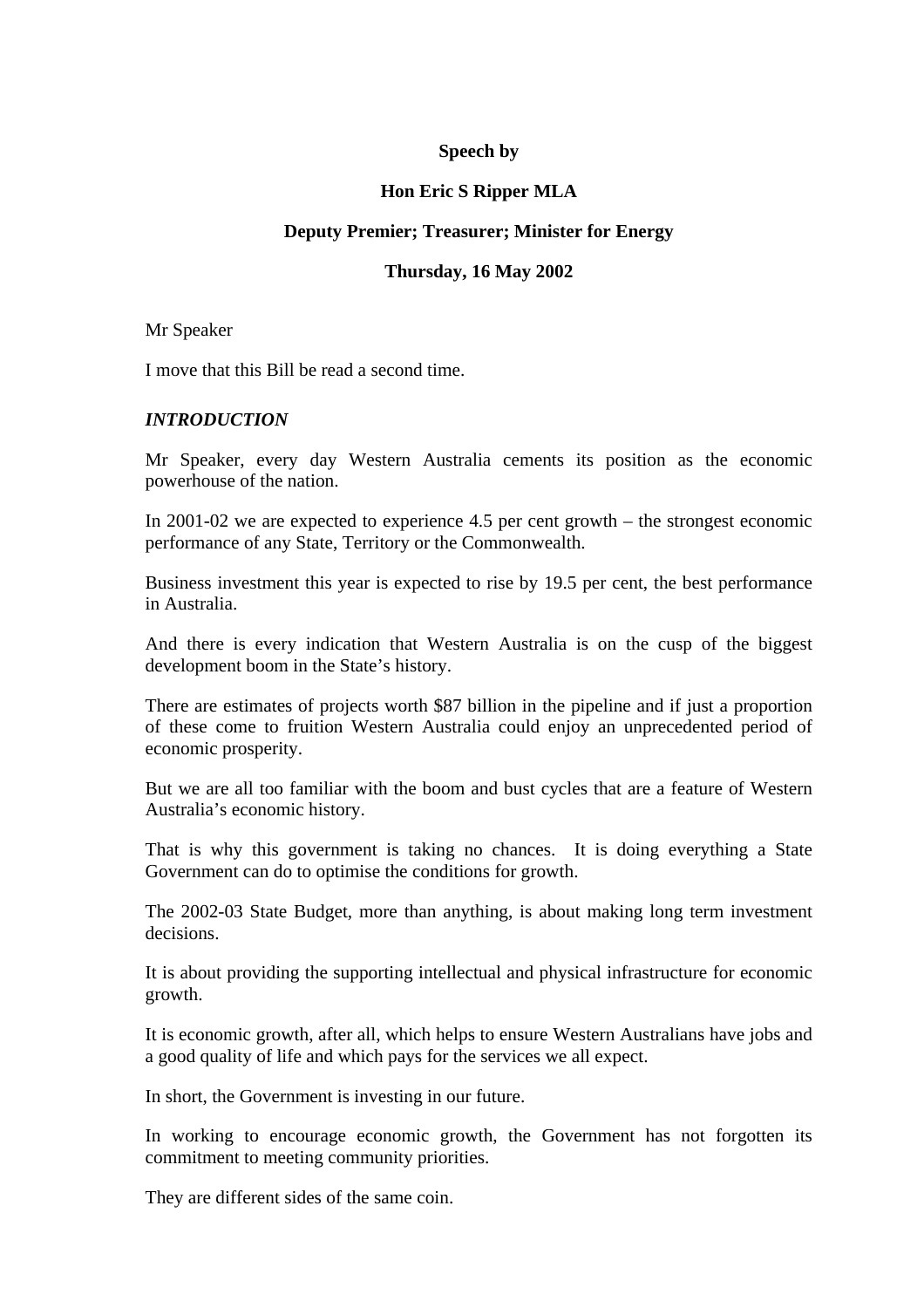We are delivering at record levels in our priority areas of education, health and community safety.

# *GROWING THE ECONOMY*

The 2001-02 financial year has been the year of recovery as the State shook off the effects of the GST induced economic slow down and overcame the economic shocks of the tragic events of September 11.

The recovery in business investment is expected to continue in 2002-03, with economic growth of 3.75 per cent forecast, likely to be the best in the nation.

Increased exports will also contribute to economic growth within the context of a global economic recovery.

The current and expected strength in business investment reflects a rise in investment in the mining and resources industry.

While weak international demand has had an impact on exports, we expect a recovery in export growth to 5.25 per cent in 2002-03, reflecting an improvement in the global economy.

Mr Speaker, as the Government has said repeatedly, growth equals jobs.

And in 2002-03, growth is expected to deliver a further 21,000 new jobs.

This can't be done without the private sector.

That's why the Government is developing a policy framework to encourage business activity in the State. Our initiatives in funding economic and social infrastructure underpin this strategy.

Diversification of Western Australia's industrial capacity adds stability to our economy and protects jobs.

Adding value to what we produce enriches our economy, creates new jobs and maximises our competitive edge.

The Government is alert to the fact that some of our most serious competitors are the other States of the Federation.

Business is increasingly mobile, and will relocate to the State that offers the most attractive environment to live and do business.

We have stunning natural advantages, but we must maintain and enhance our economic advantages if we are to be the best place in Australia to invest and do business.

That's why the Government has committed to maintain its tax competitive position with other States and Territories – a position that remains unchanged as a result of this budget.

And it's why the Government is proposing sweeping business tax reforms to make doing business – and meeting tax obligations – a whole lot simpler.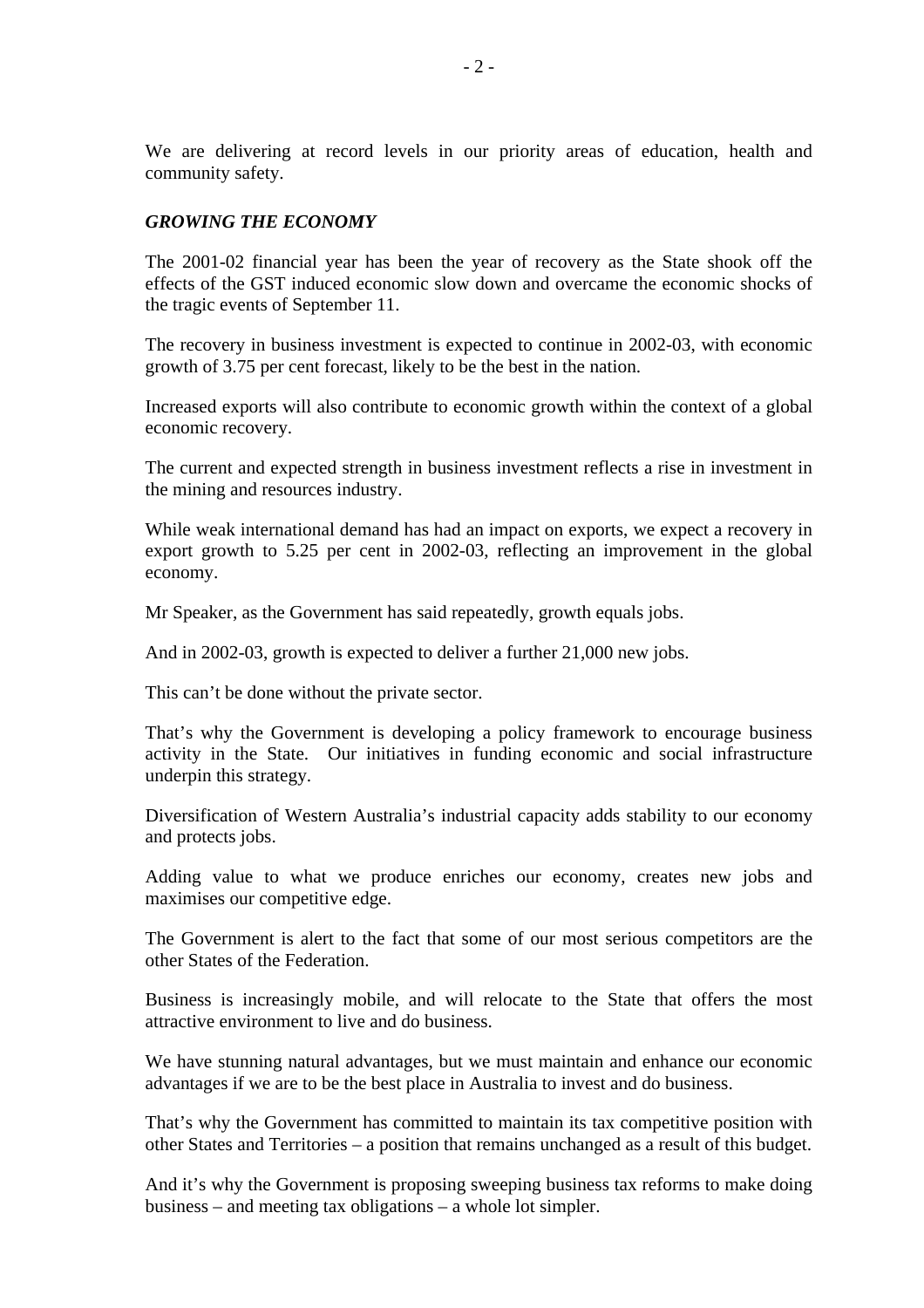And it's why this budget delivers targeted stamp duty relief to some sections of the business community who are disadvantaged.

Mr Speaker, this government is also moving to streamline the complex and convoluted approvals process for major projects and has released a discussion paper to generate constructive debate on the way forward.

It is also working to establish a clear framework for native title negotiations to ensure there is mutual respect for the rights and interests of all citizens and a focus on achieving agreements.

To improve our competitiveness, the Government is pressing ahead with electricity reform because it recognises that high energy prices are a major disincentive to economic development in Western Australia.

And the Government will continue to develop a policy for public-private partnerships this year because it would be irresponsible of a government – particularly with the infrastructure needs of Western Australia – not to explore these opportunities.

By 1 January 2003, the Government plans to put in place an Economic Regulation Authority to increase independence, transparency and accountability in the regulation of the electricity, water, gas and rail industries – all critical for economic development.

Mr Speaker, these are complex and difficult issues but they are unavoidable for any government that is serious about pursuing long term economic prosperity for the people of this State.

# *INVESTING IN OUR PEOPLE*

# *Education*

Mr Speaker, it is a statement of the obvious that the economic health of Western Australia is dependent on tapping the innate skills and initiative of our people.

But this government is prepared to do something about it.

We are investing in our people.

In 2002-03, the Government will make a record investment in education, science and training – the centerpiece of the budget – so that Western Australians are equipped with the ideas and skills to drive the local economy.

I said earlier that we were planning for the long term. Nowhere is this more evident than in our investment in government schools.

Our record recruitment of 347 teachers to reduce class sizes in years 1 to 3 will have a direct and tangible effect on the quality of learning in the important foundation years of schooling.

But we do not stop there.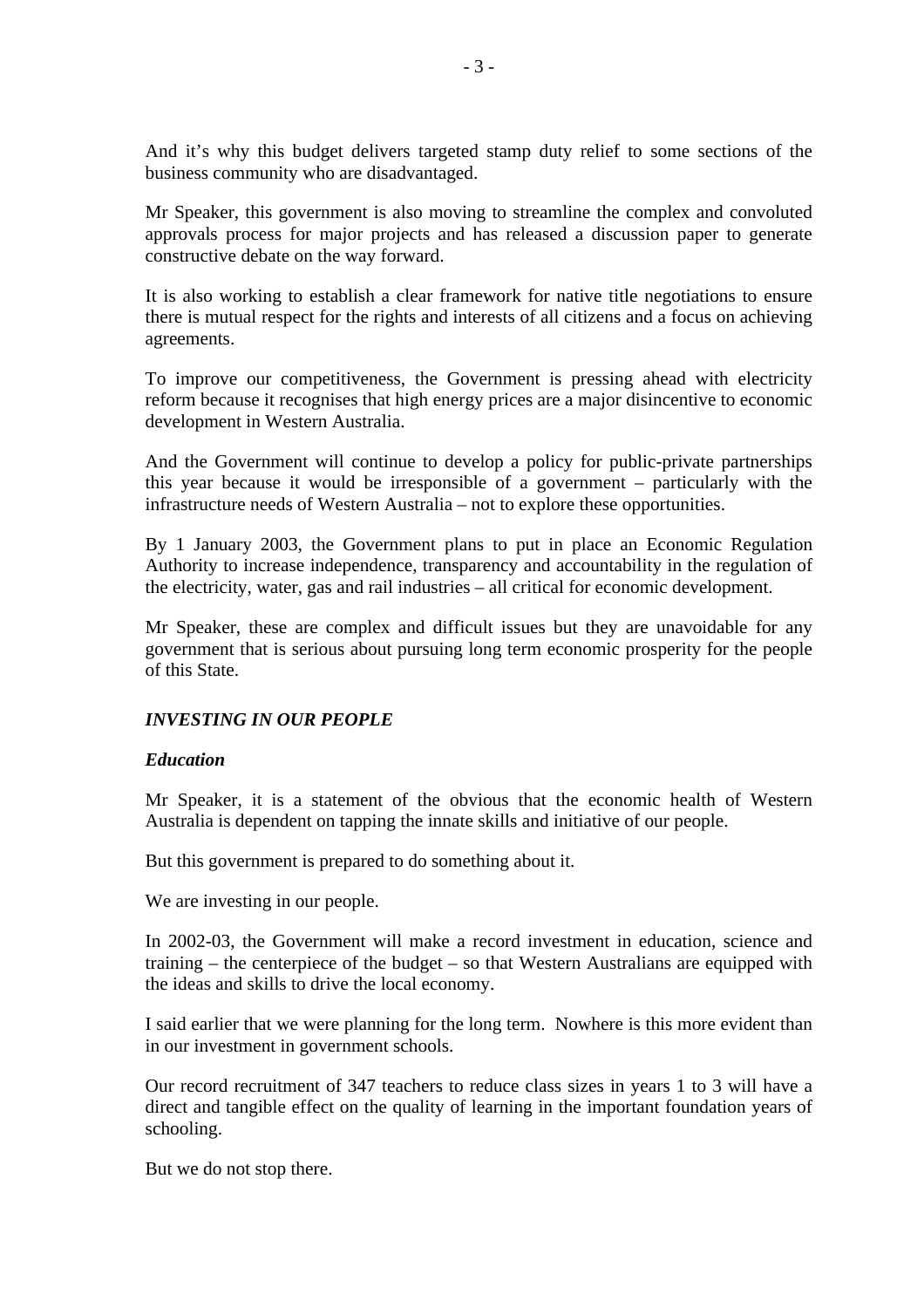The Government is making a massive \$56 million investment over four years in computer technology for schools because they have to be at the forefront of the information age – not impoverished bystanders.

As part of our education investment, 100 schools in the lower socio-economic areas will be provided with state of the art information technology and electronic communication equipment to ensure equality of education across the community.

And we will invest \$131 million in new and upgraded schools to ensure our young people have the highest quality environment for learning.

The community has expressed its concern over literacy and numeracy standards at our schools. We have listened.

This budget provides for the continuation of key initiatives in the *Getting it Right* literacy and numeracy program, as well as the *Family Links* program, which allows parents to become more involved in the education of their children.

Overall, education services to the community will receive an extra \$118 million this year – a 5.7 per cent increase – taking our investment in education to nearly \$2.2 billion.

We are investing an extra \$442 in every government school student.

We are also moving to increase the number of young people staying at school beyond the compulsory years.

Last year's Year 12 retention rate was just over 60 per cent. In the 21st century, in a nation as wealthy as ours, such a figure borders on shameful.

Accordingly, the Government is funding pilot reforms to post-compulsory education at a cost of \$2.3 million. This initiative aims to increase school retention rates to 90 per cent and raise standards of academic achievement.

# *Training*

We have also increased our spending on training by \$8 million, bringing the total training budget to \$324.5 million.

We expect there will be around 12,500 apprentice and trainee starts this year – vital investment if we are to avoid a shortage of skilled people to take advantage of employment opportunities of the future.

And more quality vocational education and training services and employment programs will be delivered to students, industry and the community this year.

Student contact hours for more than 125,000 students will reach 25.7 million hours this year, a rise of 1.6 per cent on 2001-02.

Our investment in extending computer literacy throughout the community will continue with grants for community-based initiatives.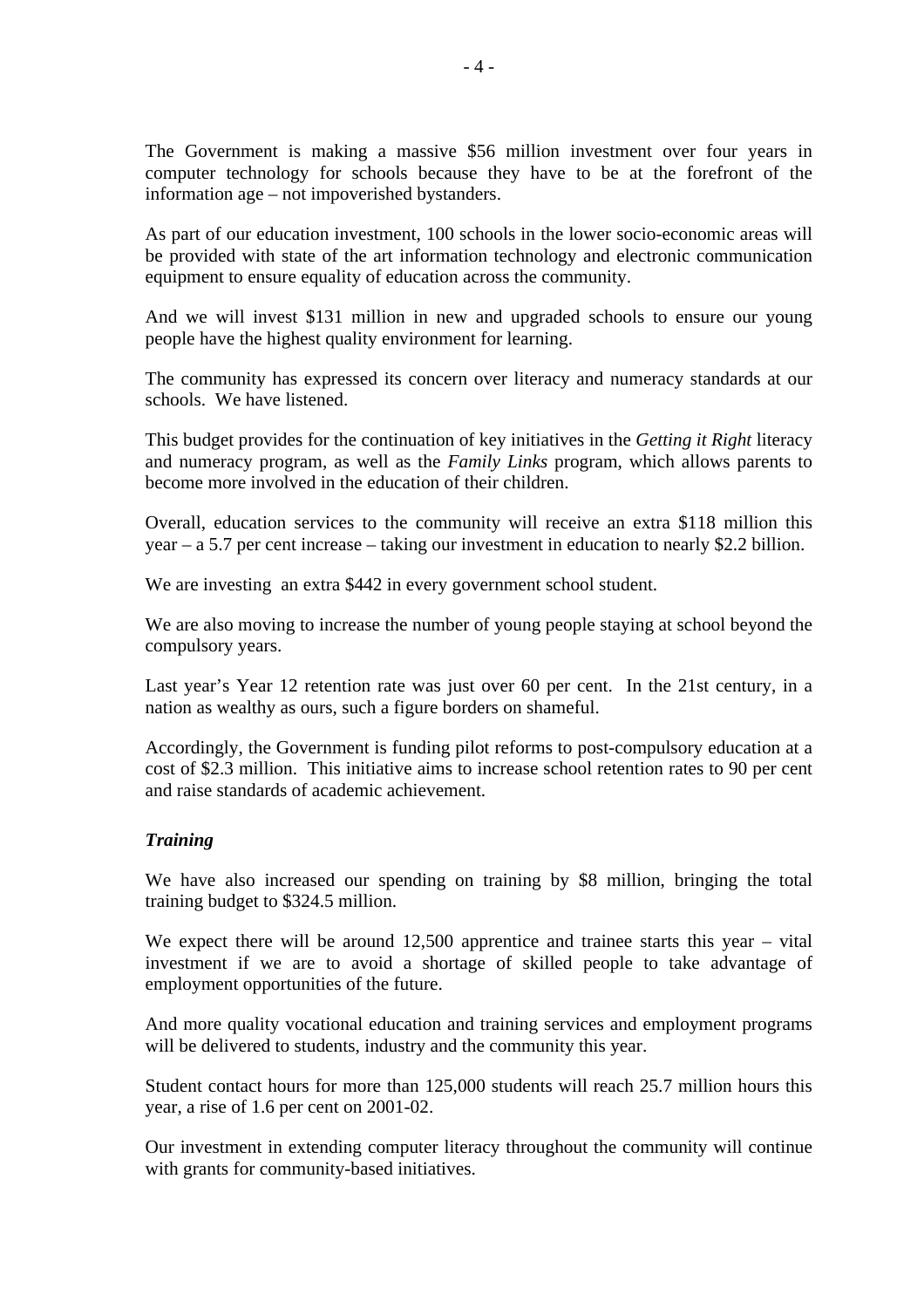Major capital and infrastructure projects will be undertaken including an investment of more than \$8 million for high technology learning and other training equipment.

And to capitalise on our strong tourism and hospitality industry, a new world class Hospitality Centre is to be established to offer vocational education and training programs.

# *Science and Innovation*

We have also moved to invest \$100 million in science and innovation over four years.

This is because we know that economies that can best acquire, generate, supply and use knowledge will win out in the global economy.

In 2002-03, we are establishing a new Office of Science and Innovation – answering to the Premier – to drive these initiatives.

We will inject an extra \$20.4 million into the State's Centres of Excellence budget, and fund fellowship grants to attract the best researchers from interstate and overseas.

We will provide incentives to increase the number of teachers specialising in science.

And we will encourage research and development collaboration by government agencies on strategic priorities for Western Australia.

In addition, our \$20 million, four year commitment to geoscience mapping has been built into the budget to assist mineral exploration.

These key investments in education, training and science are our pathway to economic and social success.

# *INVESTING IN COMMUNITY PRIORITIES*

Mr Speaker, developing a State Budget is about finding the right balance.

And we have balanced our economic imperatives and our financial discipline with the need to meet important community priorities.

Our commitment to heath, education, and community safety is almost a cliché, and that's as it should be, for these were the priorities on which we were elected.

Mr Speaker, in 2002-03, we once again deliver on these priorities.

# *Health*

Health spending will rise by \$99 million, or 4.3 per cent, in 2002-03. This is the single biggest budget increase health has received in years, taking total recurrent spending to a record \$2.4 billion, or 24.6 per cent of the entire State budget.

Since the change of government, our decisions have ploughed an additional \$1.345 billion into the health portfolio over the forward estimates.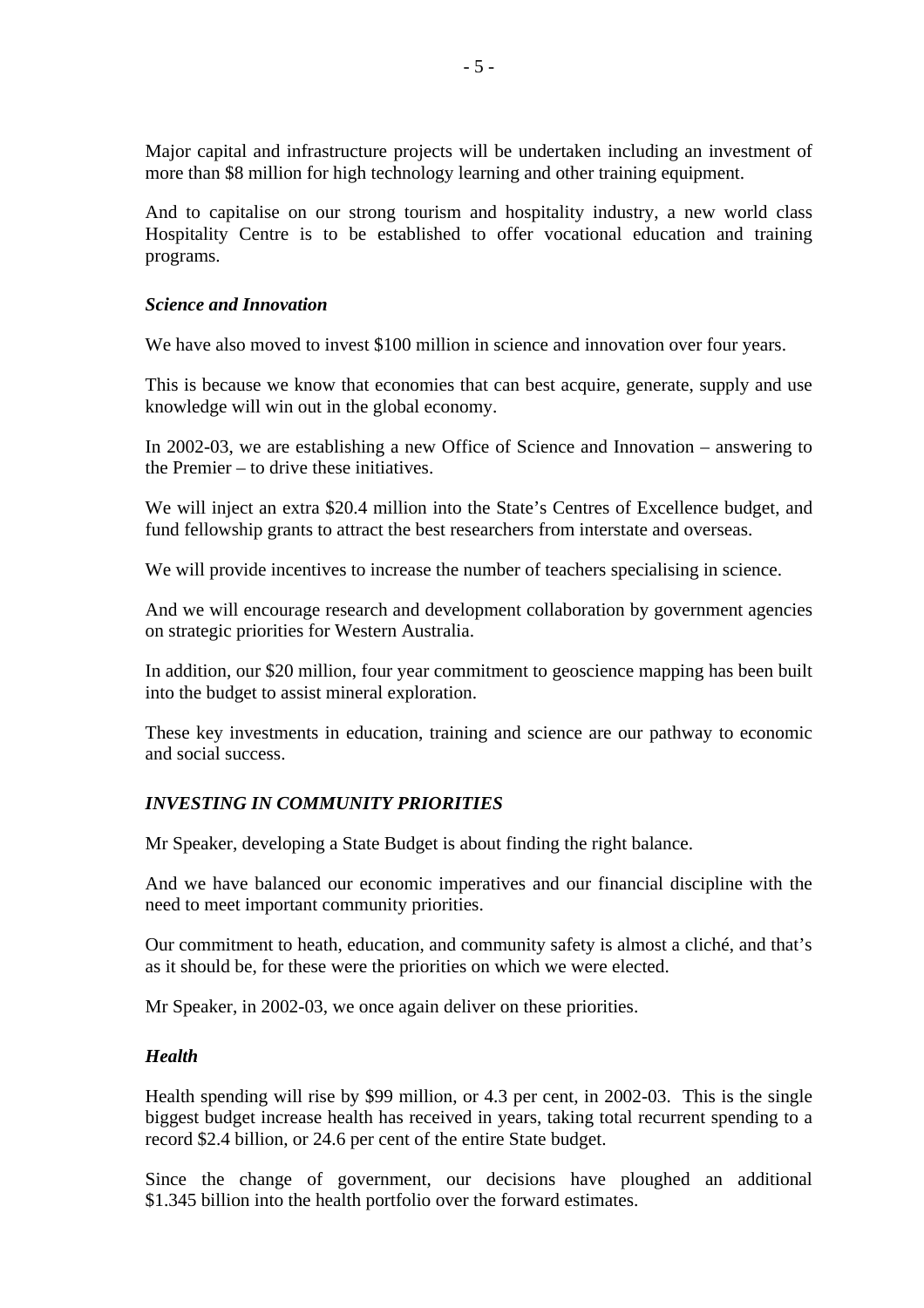We have:

- increased funding for hospitals;
- upgraded facilities;
- expanded dental services;
- improved pay and conditions for doctors, nurses and other hospital workers; and
- we are part way through a major recruitment drive for extra nurses.

The Government recognises that record increases in health funding will never be enough to meet rising costs and satisfy community needs.

That's why we are striving to do better with our health investment by embarking on a much needed reform program to ensure maximum dollars go to services.

In keeping with the Government's strategic direction for health, there will be an increased emphasis on prevention of illness and disability and continued commitment to a rural health strategy.

The Government has made a commitment to a \$375 million capital works program in health over the next four years, with spending of \$109 million planned for 2002-03 to upgrade hospitals and health facilities in suburban and regional areas.

Mr Speaker, this investment equates to more than 400,000 inpatient and 600,000 emergency service attendances every year.

It also represents 700,000 vaccinations, 70,000 potentially life saving mammograms and more than 3.5 million occasions of service for non-admitted patients.

The volume of government spending on health is beyond the grasp of most of us to properly comprehend, but at its most fundamental it is about making a real difference to the quality of life of our people.

It is about:

- the man with suspected lung cancer who will have access to new diagnostic equipment at Sir Charles Gairdner Hospital with the provision of the Positron Emission Tomography scanner worth \$8.6 million. Early diagnosis may save his life;
- the Aboriginal elder who will be able to go home because a \$1.5 million allocation will see the Kimberley Satellite Dialysis Centre completed by September. At the moment, many Aboriginal people from Broome are forced to live in Perth to access renal dialysis, which has a profound impact on individuals and their communities;
- the expectant mother who will deliver her baby in a modern, well equipped labour ward as a result of our \$15 million allocation to upgrade King Edward Memorial Hospital.

# *Police*

Safety is of paramount concern for the whole community but particularly for our older citizens.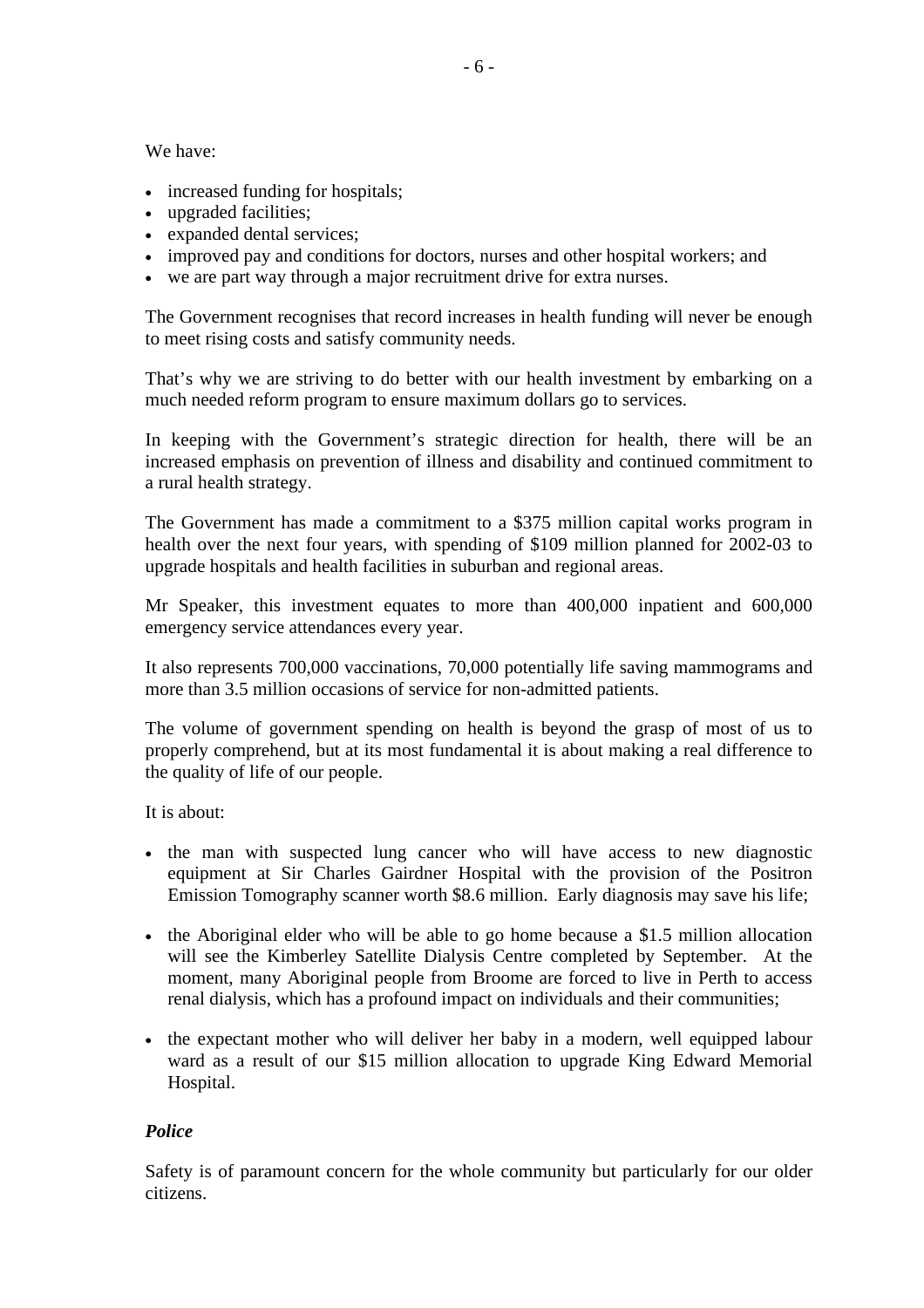The Government has responded to this concern in 2002-03 with a \$36 million increase in the budget for the Western Australian Police Service, bringing the total to \$530 million – a 7.2 per cent increase.

Increased resources will allow the police to use the latest forensic and technological techniques to target burglary, motor vehicle theft, drugs, robbery and assault.

The funds will also boost operational activities to increase the police presence on our streets and respond to community calls for assistance.

The Government is also on target to deliver on its election commitment to recruit an extra 250 police officers and 40 Aboriginal police liaison officers over four years. Already, 100 extra police officers and 10 extra Aboriginal Police Liaison Officers have been recruited.

In 2002-03, we have provided \$6.2 million to implement DNA legislation, including the collection of samples from convicted people.

And up to \$27.4 million will be spent on implementation of the police computer aided dispatch project, resulting in a greater police presence, improved responsiveness to calls and increased community security.

Also, in recognition of the work undertaken by our State's police officers we have provided \$52.6 million over four years to fund salary increases.

Additional funding will be provided to the Office of Crime Prevention to continue local government participation in crime prevention.

And as an important step in building public confidence in the police service, the Royal Commission into police corruption is being provided \$28 million and extensive powers to carry out its work.

# *Justice*

It is a key focus of the Government to reduce the prison population and implement law reform initiatives.

Changes to criminal law penalties as well as implementing programs that address the causes of anti-social behaviour and offending are key strategies to reduce the prison population.

However, it remains necessary to upgrade and build new facilities.

In 2002-03, the \$14.8 million upgrade and expansion of the Bandyup Women's Prison will be completed. At the same time, construction will commence on a new low security women's facility at the Nyandi/Longmore site.

We have provided additional funding of \$12.5 million for the adult community justice operations over the forward estimates to meet demand.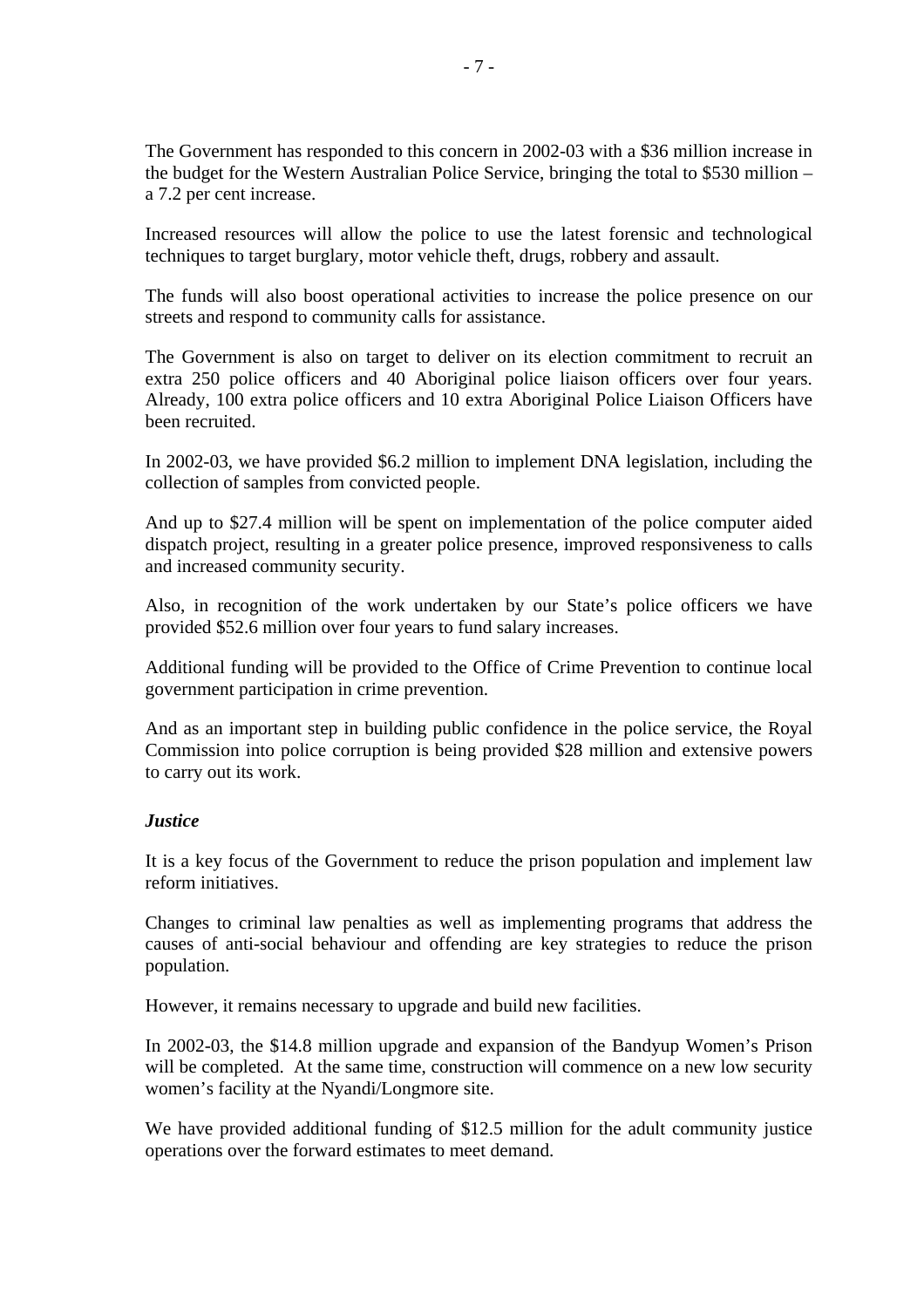The Government also intends to pursue the development of new district law courts in the Perth central business district.

# *Transport*

The State's rail and road networks are important for commuters but they are also an artery of the economy, providing for the efficient flow of goods and services around the State.

The Government is committing more than \$755 million in 2002-03 to the State's road networks.

Local government councils will share in \$100 million to be spent on local roads.

The budget contains \$87.8 million in Commonwealth allocations under the National Highways and the Roads of National Importance programs. This includes funding for the construction of a new Ord River Bridge north of Halls Creek – a critical transport route for interstate and intrastate trade which has been severed by floodwaters in recent years because the existing bridge is too low.

In 2001-02, the Government committed funds to the extension of Roe Highway through Beckenham in order to remove freight vehicles from residential streets, and works are well underway.

This year, we have committed a further \$24 million to extending Roe Highway through to South Street.

Further transport efficiency will be achieved by beginning the extension of Tonkin Highway from Mills Road West to Thomas Road and by reconstructing the Great Northern Highway in the Swan Valley.

Road safety affects us all and it remains a key priority of this government to improve road safety for all Western Australians.

As promised when elected, this is the second year of a four year commitment to an additional \$8 million being allocated to the State Black Spot Program to address driver, pedestrian and cyclist safety.

Commuters will also benefit from a \$28 million investment in new buses and \$6 million in improvements to the bike path network.

# *Disability Services*

This Government's commitment to the 500,000 Western Australians whose lives are affected by disability is unwavering.

In this regard, \$195 million has been allocated to provide disability services in this State in 2002-03.

An additional \$4 million will be provided through the Disability Services Commission for new accommodation, with a total of 75 new places for people with disabilities.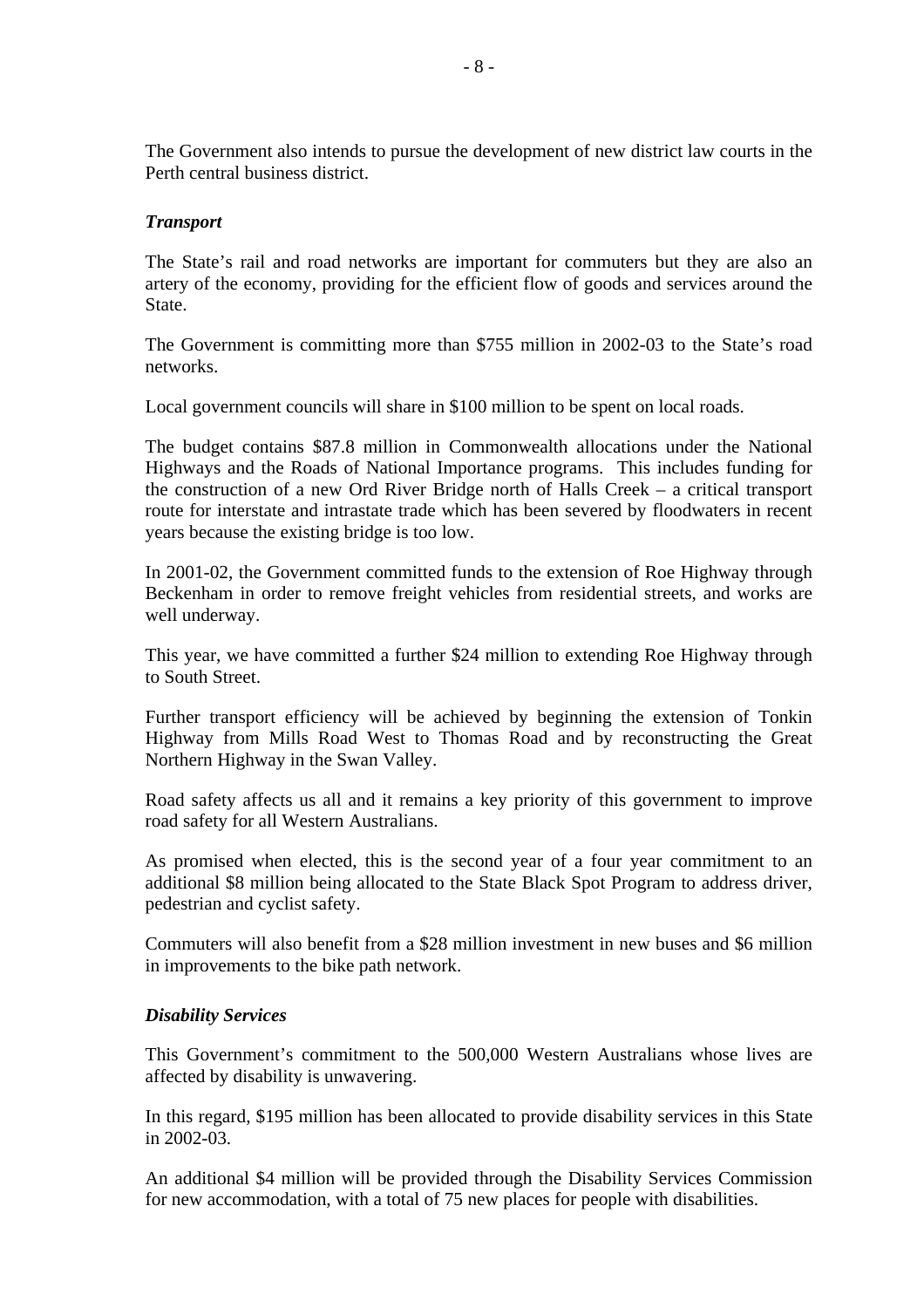This budget also provides an increase of more than \$2 million for respite and other family supports, an additional \$1.5 million into alternatives to employment and post school options, and \$1.3 million new money into therapy and aids equipment.

### *Community Development*

It is a sad reality that there is a growing number of children in State care in Western Australia.

In order to meet the needs of these children, the Government has provided \$4.9 million which will be used for foster care subsidies and other support costs.

Overall, the Department for Community Development budget will increase by \$6 million in 2002-03.

New funding of \$1.6 million has also been allocated over four years to expand sexual abuse counselling and treatment services to Aboriginal and Torres Strait Islander families in metropolitan and regional areas.

### *Sport and Recreation*

Sport and recreational pursuits have a positive impact on the physical, mental and social well-being of all Western Australians.

To this end, in 2002-03 we have allocated \$12.7 million for the development of sporting facilities statewide through the Community Sport and Recreation Facilities Fund; and invested \$9 million to ensure the ongoing viability of State sporting associations.

We will also progress the development of a baseball stadium in Gosnells with a government contribution of \$1.5 million.

The Government will also provide \$6.8 million towards the redevelopment of Perth Oval and \$1.7 million for a multi-purpose stadium at Leederville.

#### *Environment*

Our natural environment is highly valued by Western Australians and visitors alike.

It attracts tourists. It supports our ongoing growth and economic development. It has its own inherent value and provides us with our way of life.

These competing pressures demand sustainable environmental management.

It means making unpopular decisions at times, but above all it means thinking about the long term.

Nowhere is this more evident than in the Government's decision to protect old growth forests.

This is the centrepiece of an ambitious environmental program we took to the people in February last year.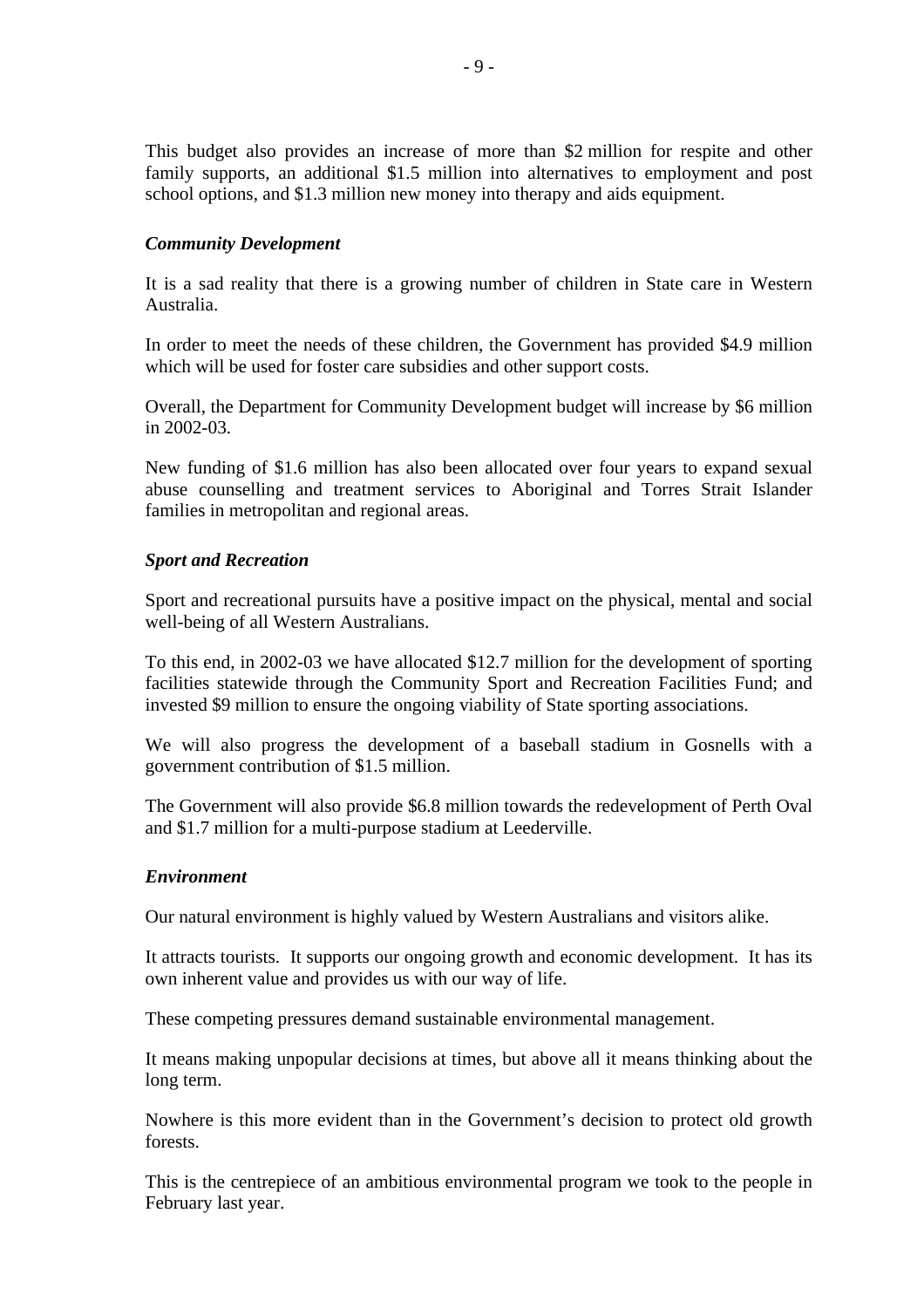We are backing that decision with our *Protecting Our Old Growth Forests* package worth \$123.5 million which will continue this year with a total allocation of more than \$49 million, including funding for training, business exits and industry assistance.

We will also create a record 30 new national parks in our first term of government.

So far the Government has released proposed boundaries for five of these new parks, with more to be released this year. To back this program, the Government will continue to roll out an extra \$25 million over our first term – with the largest investment of \$7.5 million next financial year in new park management and facilities.

This investment reflects the Government's efforts to protect the conservation values of the parks while also ensuring they are accessed in an environmentally responsible way, through activities such as tourism.

In addition, the Government has provided \$1 million for the Karri Tingle Discovery Centre in the proposed Walpole Wilderness area – with planning and construction for this project set to begin in the next 12 months.

The Government also remains committed to new forestry development, with the Forest Products Commission pursing avenues to achieve investment in greatly expanded plantation programs.

This \$5.5 million investment program will also integrate with the greenhouse strategy currently under development and, as a renewable resource, is another plank in our sustainability strategy for the future.

The State Government will also build on more than \$30 million currently being spent tackling salinity. A new framework for salinity investment has been devised to ensure taxpayers' dollars are used in the most effective way possible. The Government is also poised to sign the inter governmental agreement on salinity and water quality.

The increasing incidence of greenhouse gases in the atmosphere is another key environmental issue. An amount of \$4 million has been provided in 2002-03 for the programs of the newly created Sustainable Energy Development Office.

# *GROWING OUR STATE*

Let me now outline our investment in infrastructure and regional development.

Infrastructure is the roads, the railways, the ports, bridges, water and energy supply, and other works needed to ensure our State is able to develop and compete.

Last year, the Government made a record investment in capital works of more than \$3 billion.

In 2002-03, we will spend a similar amount. To give this a sense of proportion, the size of our works program relative to the economy is the second highest of all States.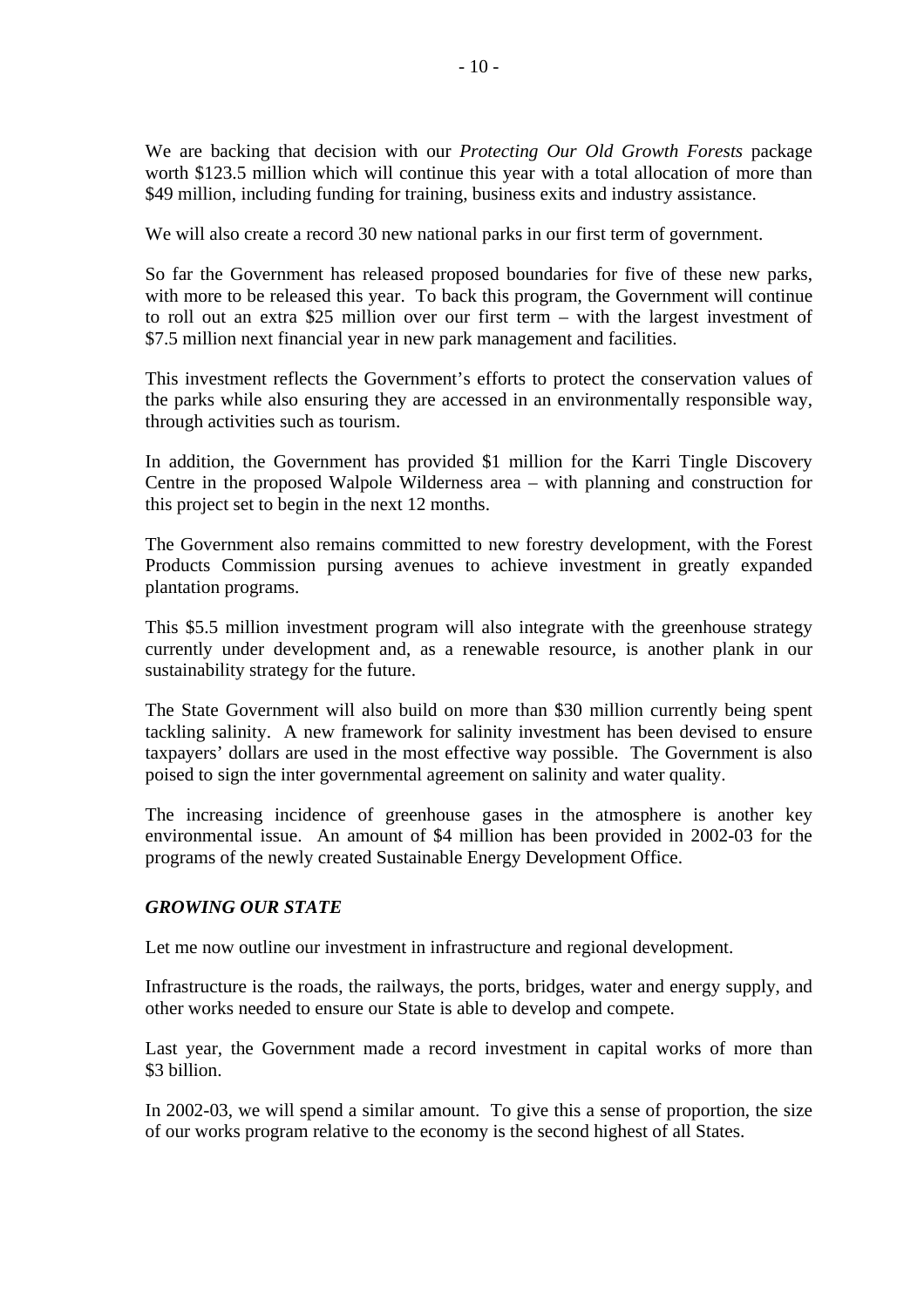As the Premier has recently said, the Burrup Peninsula is as economically important to Western Australians today as the Kalgoorlie goldfields were at the turn of the century to our forebears.

There are six proposed gas processing projects for the peninsula, with a combined value of more than \$6 billion.

This means jobs, income to the State and the nation, investment in the local economy and a multitude of economic spinoffs.

That's why the Government put together a common user infrastructure package to encourage the development of the site as a world class industrial estate.

And it's why the Government has taken a lead role in native title negotiations to secure mutually beneficial agreements, and invested an extra \$14 million in the newly created Office of Native Title over the next four years.

We have also signed off on a major upgrade of the State's ports which are an integral part of the transport network and our window to world markets.

The port enhancement strategy is worth \$41 million in 2002-03 and, in addition, conditional approval has been given to the deepening of the Geraldton port to serve the growing grain and mineral export industries of the Mid West.

This project will be bolstered by the Government's separate commitment to the Geraldton southern transport rail and road corridor.

The Government is also proud of its decision to expand the urban rail network – one of the biggest capital projects in the State's history.

Just as the northern suburbs railway ultimately confounded the critics, the southern railway will stand the test of time as a visionary project to improve traffic flow and transport efficiency of Perth's burgeoning southern metropolitan area.

There is no denying it is a complex and difficult project, but the Government is up to the challenge and will press ahead by committing \$188.5 million this financial year.

The Government makes no apology for shifting the emphasis to public transport because it is investing for the long term.

Roads will not be neglected. More than \$755 million will be spent this year on projects throughout the State to streamline heavy haulage routes and improve road conditions for commuters and commercial users. This includes \$322 million in capital works alone.

Water and sewerage infrastructure is another staple of a developing economy.

The Government has signed off on the Water Corporation's \$353 million program of works to upgrade water and sewerage infrastructure, including \$61.8 million of drought alleviation measures and \$20 million for odour control.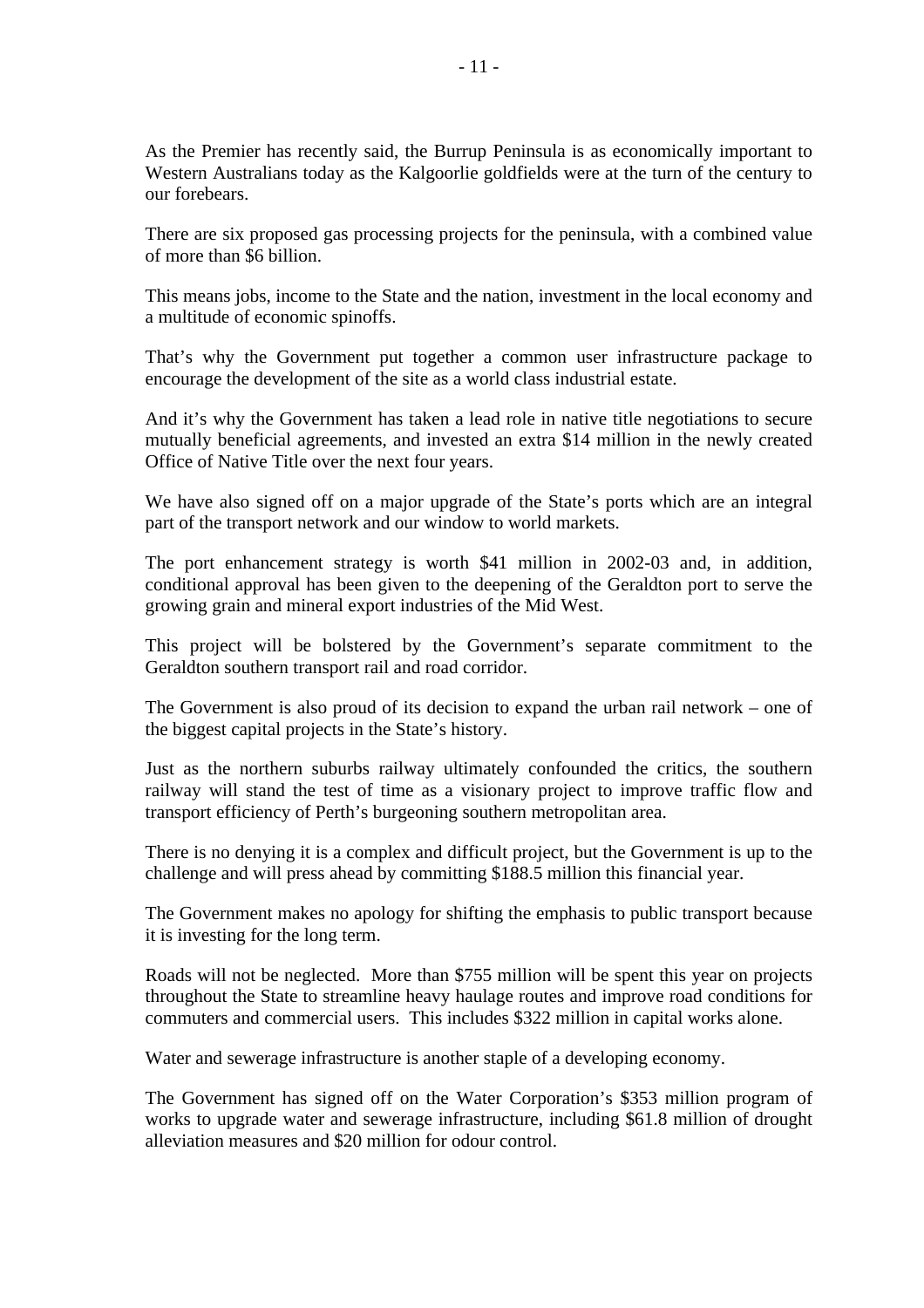Similarly, our energy utility Western Power will spend \$444 million this year on a program of power generation and distribution projects, including two new regional wind farms and continued work on the underground power program.

We will shortly be announcing plans for new energy generation capacity to meet the State's future energy needs.

An investment of \$108 million will be made in 1,500 new and refurbished public housing dwellings, and \$519 million will be loaned to 5,000 Western Australians through the *Keystart* program.

In addition, \$38 million worth of land development will proceed with more than 2,000 lots to be generated, many for first home buyers.

Since coming to office, the Government has demonstrated a strong commitment to regional development.

It has created a regional investment fund, providing \$24.1 million in 2002-03 to improve the economic and social development of regional Western Australia.

It has also invested in tourism to capitalise on our potential to be one of the world's premier nature-based tourism destinations.

#### *Federal-State Relations*

Mr Speaker, I must congratulate the Commonwealth Government on its recent commitment to the HIsmelt project in Western Australia.

That is another project where the State has committed to a strategic \$30 million investment in land and port facilities to bring this project to fruition.

But the Commonwealth is also putting the hand brake on the State's economic development.

Every year, Western Australian taxpayers face increasing demands for infrastructure support to secure major industrial projects.

And almost every year the Commonwealth Grants Commission rewards our initiative by reducing our share of State grants.

This is compounded by the fact that the promised GST 'bonanza' has not materialised.

The reality is that we will be dependent on the Commonwealth for top-ups to GST revenues until at least 2004-05 when we are expected to reach break even point.

Total Commonwealth funding to Western Australia will increase by 0.6 per cent in 2002-03, excluding North West shelf royalties. That's a reduction in real terms of 1.6 per cent and in real per capita terms of about 3.0 per cent.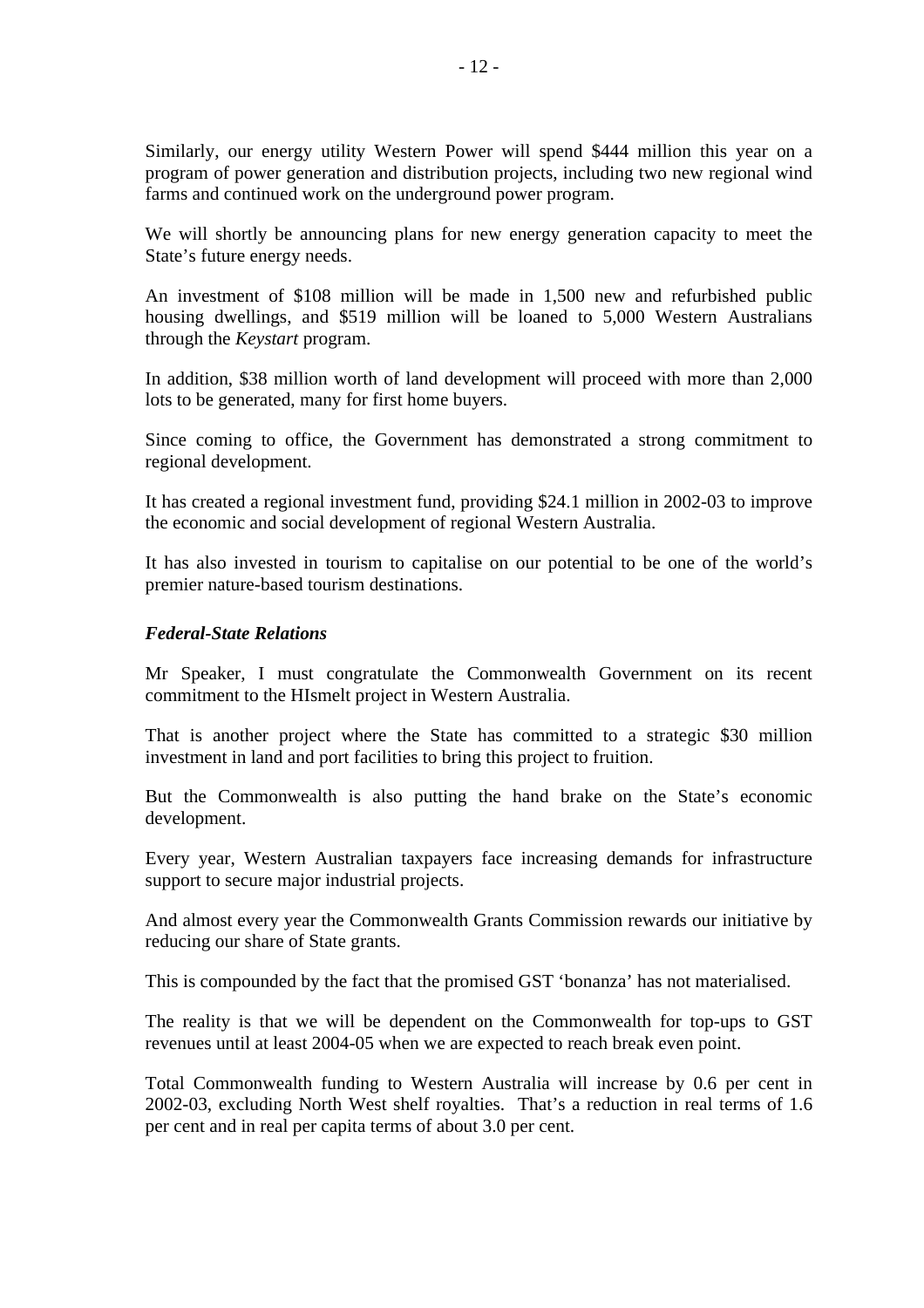As a result of the Commonwealth's breach of the intergovernmental agreement on financial relations at the March Treasurer's Conference, Western Australia starts the next financial year \$18.3 million out of pocket.

Over the next four years, the effect of the changed calculation rules in relation to fuel excise indexation, will strip \$83 million out of our State budget.

Decisions in the Federal budget announced earlier this week will also add pressure to the State's finances.

The State Government will need to be vigilant this year because key Federal-State agreements for hospital and public housing, and disability services funding are due to expire.

Mr Speaker, these financial pressures on the State are of no consequence to a Commonwealth Government that gambles away billions on international currency markets.

But one would have thought the Commonwealth would be keen to encourage the industrial development of this State, because it serves the national interest.

I have previously advised the House that our share of general purpose grants has declined by over \$350 million over the past nine years.

This is a long term financial problem for Western Australia.

The independent review of the Grants Commission process commissioned by the Governments of Western Australia, New South Wales and Victoria will be released soon.

This is not an abstract academic exercise.

It is a trigger for further reform of Commonwealth-State financial relations – reform that is vital to Western Australia's long term ability to invest in essential infrastructure to attract major industrial developments.

# *SUSTAINABLE FINANCES*

Mr Speaker, I have outlined the Government's plan to invest in infrastructure and important community priorities.

But this investment can only be sustained through responsible financial management.

We need financial discipline:

- to meet the heavy infrastructure demands of a developing State;
- to plan for increasing community services;
- to minimise the tax burden on households and businesses;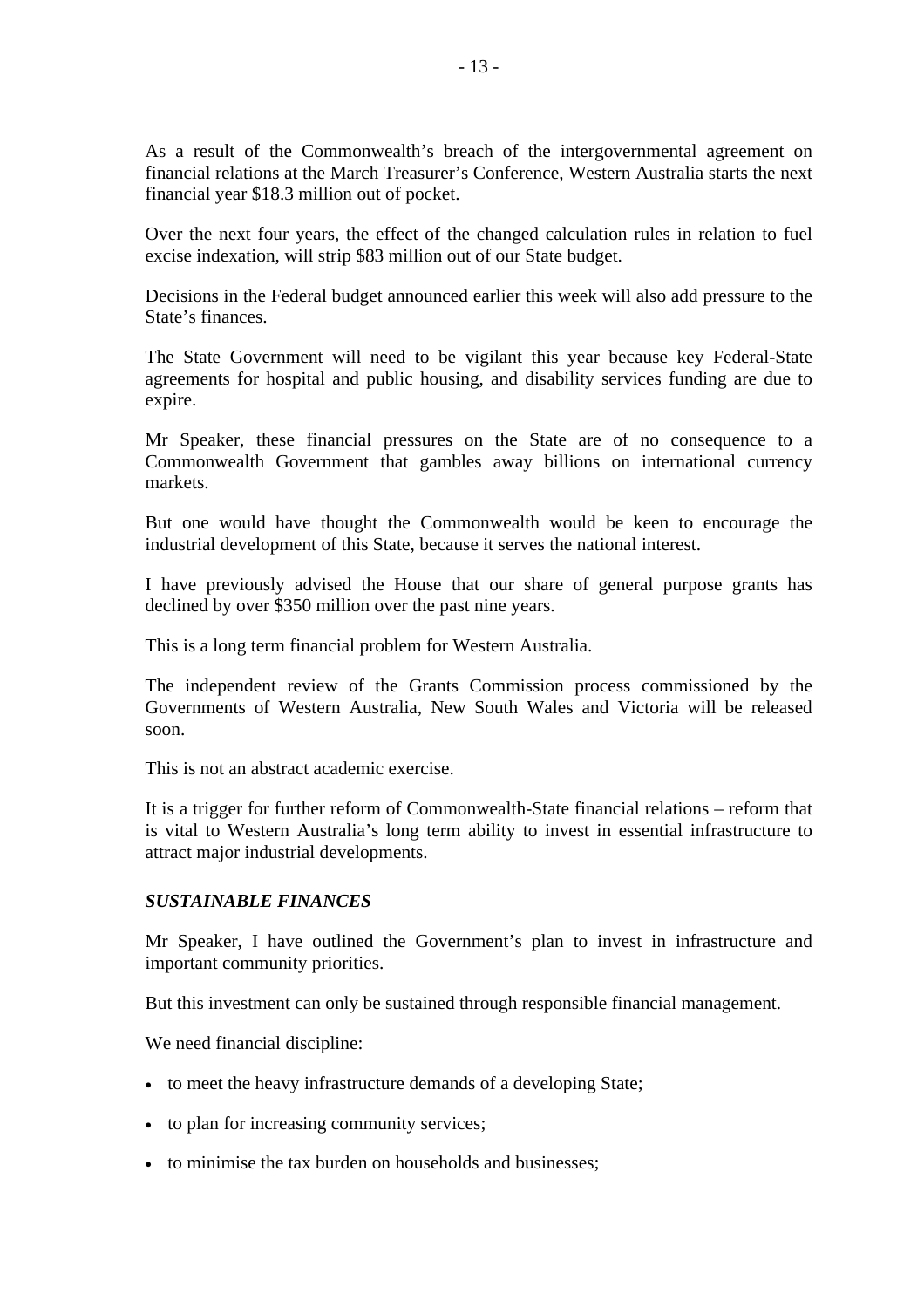- to ensure we have the flexibility to respond to unforeseen challenges in the years ahead; and
- to guard against the erosion of the State's financial position by the Commonwealth Government.

# *Spending Control*

Building sustainable finances is why the Government has slashed spending growth in this budget to a figure well short of the inflation rate – the lowest growth in government spending in eight years.

In 2002-03, government spending will grow by only 1.8 per cent to \$11 billion, or minus 0.4 per cent in real terms.

This is in stark contrast to the average annual growth in spending under the Coalition of 5.6 per cent, much faster than the rate of inflation and completely unsustainable.

Our record speaks for itself.

This year, spending increased by just 4 per cent, fractionally above the 3.8 per cent forecast in the 2001-02 Budget.

The slight increase since budget time is not the result of profligacy, but the combined effect of policy choices to provide a \$70 million top up to health to meet community demand and the provision of extra federal funding for the First Home Owner Grant scheme**.**

It is no small feat that the \$852 million in savings imposed on government agencies last year have been delivered without compromising key services.

Mr Speaker, when I brought down the 2001-02 Budget on 13 September last year, I indicated that our work had only just begun.

I advised the House that there were many internal and external risks to the State's finances which would require continuing financial discipline and a vigorous commitment to reform throughout government.

Mr Speaker, my ministerial colleagues have risen to the challenge.

And they know that financial discipline will always be a feature of this government because our government is being subjected to far greater scrutiny than our predecessors were.

We do not fear this scrutiny because we have a record of which we can be proud.

# *Coalition Legacy*

I want Members to appreciate the enormity of the task, because our critics will always understate the achievements of our Ministers in the 15 months they have been in office.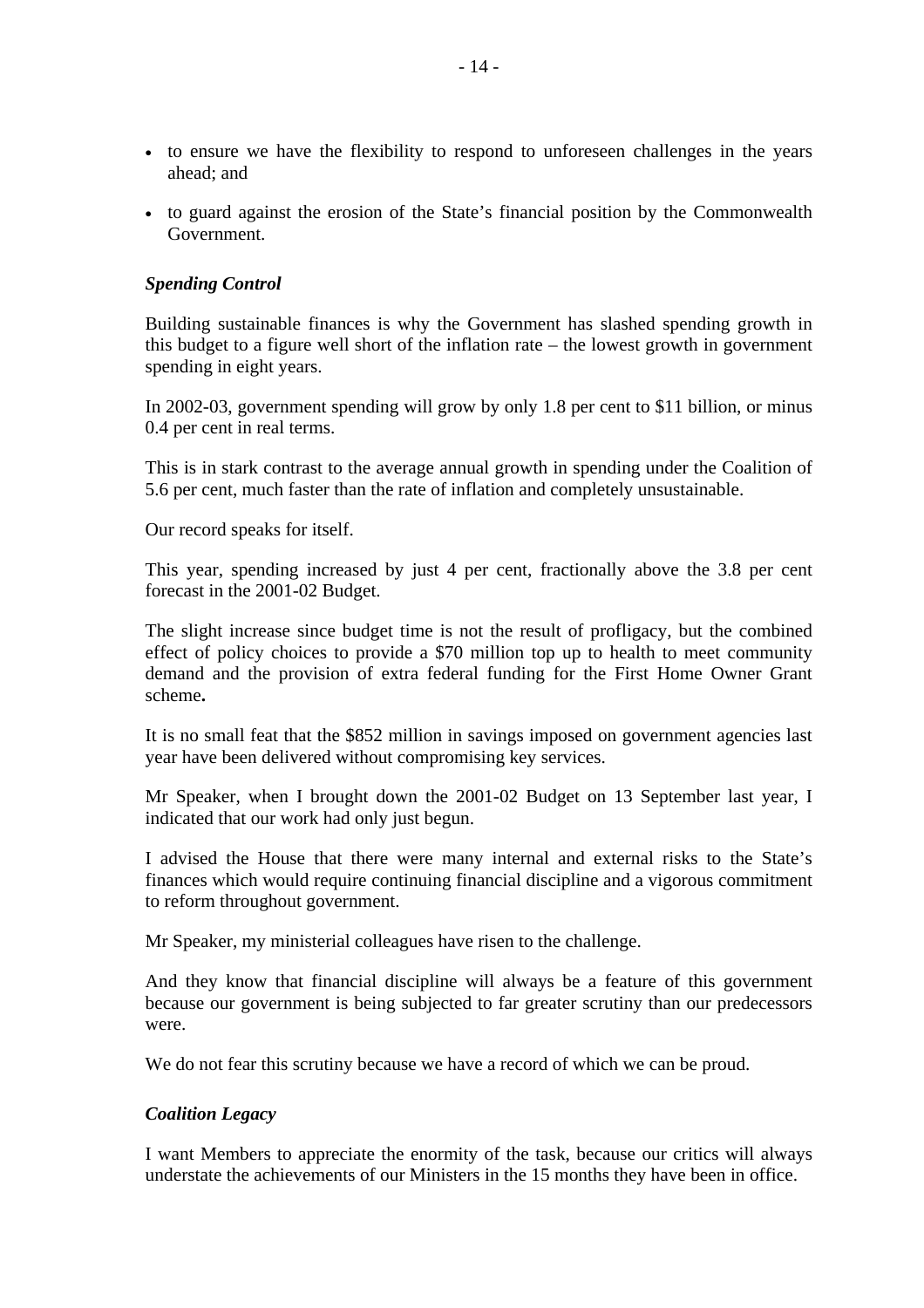Our government inherited a financial legacy of millions in unfunded or underfunded commitments by the previous government across all portfolios: laptop computers for teachers; police information and technology contracts – the list is endless.

State finances were out of control. The Coalition managed to outspend their income in five out of eight budgets despite record revenue growth averaging 6.6 per cent a year.

Public sector spending grew rapidly each year – in two separate years more than 9 per cent – breeding expectation and indiscipline across the board.

The true financial position was masked by \$4.8 billion in asset sales and the revenue windfalls they generated.

Debt was projected to grow at an unsustainable rate putting the State's AAA credit rating at immediate risk of being downgraded.

# *Delivering Surpluses*

Mr Speaker, in just over a year our government has turned projected deficits into healthy surpluses.

Tight financial control and a strong property market have delivered our first budget surplus of \$118.6 million in 2001-02, more than double our budget time estimate of \$51.6 million.

But unlike our predecessors, we will use this surplus not to book up more ongoing expenses but to reduce our borrowings – in other words, we will invest in the future.

In 2002-03, the Government will again deliver a surplus.

This time the forecast will be \$119.1 million, giving the Government a greater margin to weather unexpected events and meet our capital works commitments.

This is prudent financial management, because we are vulnerable to international conditions. For example, a one US dollar fall in the oil price shaves \$20 million off our surplus.

Naturally, our decision to invest in infrastructure means increasing State debt – extending our net borrowings by \$585.2 million in 2002-03. This includes borrowings by public corporations such as Western Power and the Water Corporation.

As is the case with a mortgage, the critical question is can we meet the repayments?

The answer is yes – because this government, unlike our predecessors, has a track record of financial discipline and a commitment to delivering surpluses.

As a proportion of gross state product, debt will sit at 7 per cent in 2002-03, declining to 6.1 per cent in three years.

The Government has a responsible debt management strategy, which is discussed in the budget papers.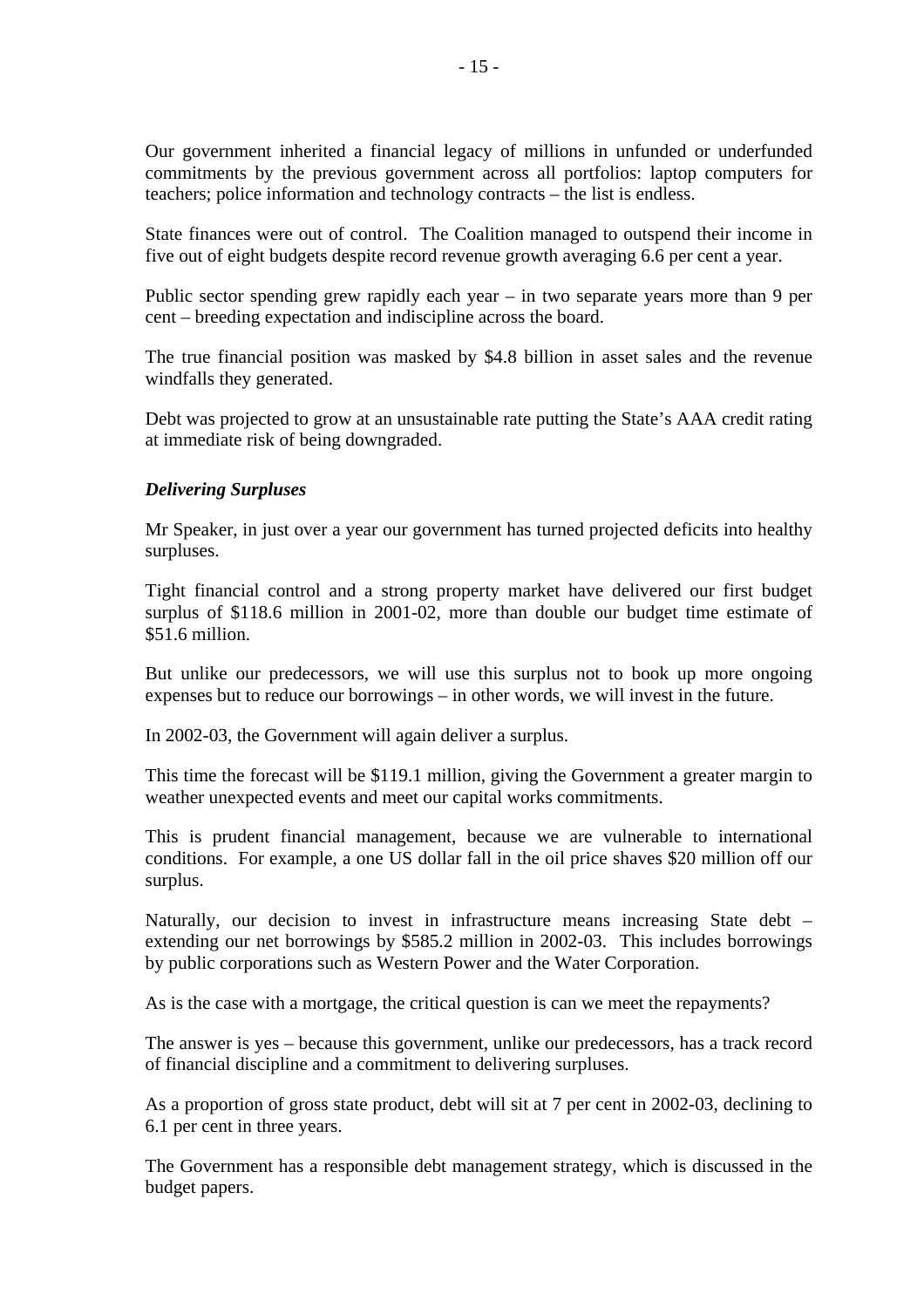We are determined to bequeath the next generation important infrastructure but not to leave an unacceptable legacy of debt.

This will be achieved by living within reasonable debt to revenue ratios, through preserving operating surpluses, and ensuring only essential capital projects are undertaken.

Our financial discipline doesn't end there. We know it is a week by week, day by day task to keep the finances under control.

We know the international ratings agencies have given us marks for effort but have little tolerance for regression because the previous government tested their patience year after year.

To keep the pressure on, I announce that, with immediate effect, the Government will be commencing a rolling functional review of agencies to further refine strategic priorities and identify scope for savings.

Importantly, any savings from the functional review will better the bottom line.

# *Financial targets*

Mr Speaker, I am pleased to report to the House that – with the framing of the 2002-03 State Budget – the Government is on track to meet the key financial targets it took to the people at the last election.

These are to:

- retain the State's AAA credit rating by limiting expense and debt growth;
- maintain an operating surplus;
- maintain or increase our net worth; and
- maintain our tax competitiveness.

In order to preserve our AAA credit rating we have continued to uphold two specific targets:

- that the ratio of net debt to public sector revenue will remain at or below 45 per cent; and
- that real per capita expenses for the general government sector will not increase.

# *Revenue Measures*

Notwithstanding our spending restraint, the Government has found it necessary to introduce some targeted revenue measures to ensure the tax base is broad enough to sustain our investment in community services and vital infrastructure in the years ahead.

The heady days of revenue growth averaging 6.6 per cent a year – experienced by the former government – are over. And we are not the kind of government that relies on the one-off proceeds of privatisation to paper over the true financial picture.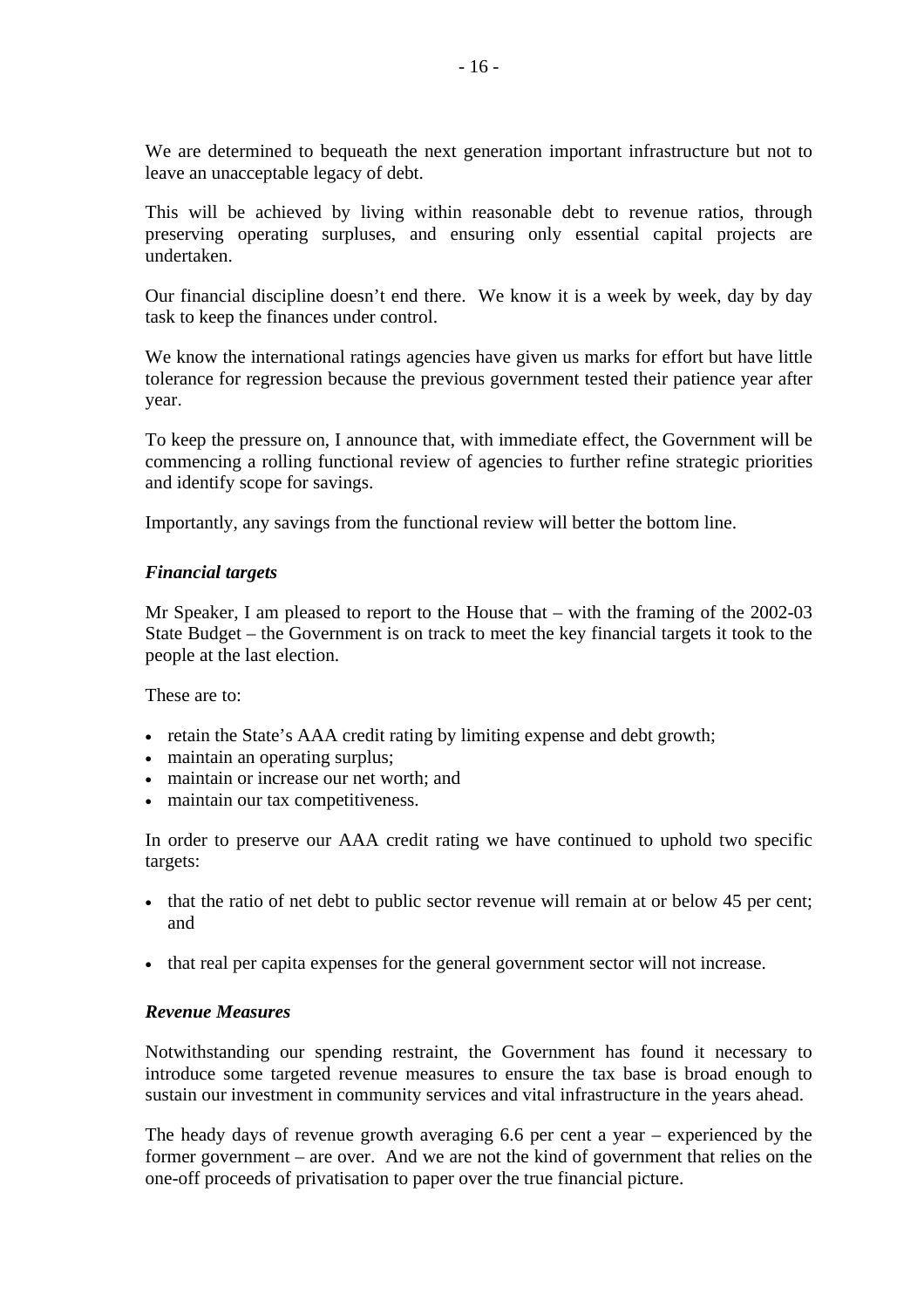Our projections are that, without additional revenue measures, our income would grow by only 0.8 per cent this year.

When one considers the demands from the health system alone – which exceed both inflation and the rate of revenue growth every year – it is clear that this income stream would not maintain services.

That is why we have taken corrective action, with new revenue measures raising a net \$110 million in 2002-03.

Consistent with our disciplined approach, the growth in revenue will be only 1.8 per cent – less than the rate of inflation – and, importantly, our tax competitive position will remain unchanged.

I expect some people will be angry about tax increases. That anger would be justified if we had not first curbed government spending.

We cannot bank on windfalls, and we know that it will be at least 2004-05 before we reach break even point in GST revenue to Western Australia.

No government likes to increase taxes, and no business or household likes to pay them.

But there are few alternatives.

The Government can either cut essential services; turn its back on future development opportunities; or run up debt and interest costs to unsustainable levels.

Faced with these choices, it's clear that revenue measures are necessary for the long term well being of the community.

I expect people will ask why we need revenue measures at all when we were able to deliver a healthy surplus this year.

The answer is simple. This government is planning for the long term.

The strong property market activity which boosted revenue this year is expected to moderate in 2002-03 and beyond.

Mr Speaker, from 1 July 2002:

• Stamp duty on motor vehicle compulsory third party insurance will be set at 8 per cent of the premium – the same rate that applies to most other forms of insurance.

This will raise \$24.5 million in its first full year, increasing the effective cost of compulsory third party insurance by \$19.21 for a standard passenger vehicle.

Compulsory third party insurance premiums will not rise and even after this increase in stamp duty, compulsory third party insurance costs in Western Australia will remain the lowest of all the States and Territories.

• Stamp duty on motor vehicle licence transfers (including new registrations) will be increased, except for heavy vehicles exceeding 4.5 tonnes.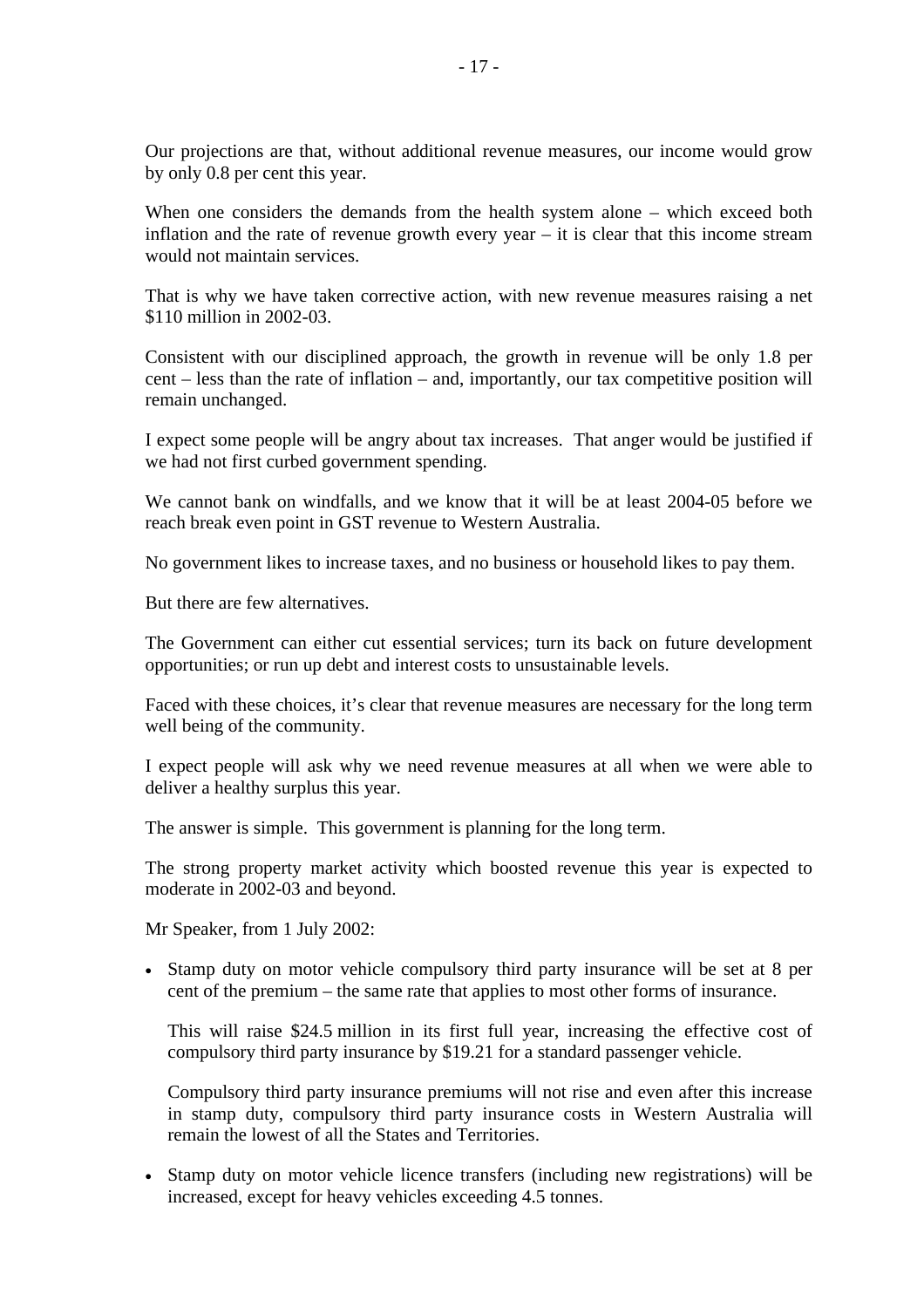Specifically, the rate of duty will be increased from 2.5 per cent to 2.75 per cent for vehicles valued under \$15,000, and from 5.0 per cent to 6.5 per cent for vehicles valued over \$40,000. The rate of duty increases proportionately for vehicles valued between \$15,000 and \$40,000.

By way of example, stamp duty on the transfer of a vehicle valued at \$15,000 will increase by \$37.50.

Stamp duty in Western Australia will remain broadly comparable with other States for vehicles valued up to \$20,000. These vehicles account for nearly 80 per cent of all motor vehicle licence transfers in this State.

• Stamp duty on property conveyances will be increased progressively, with the increases from 1.95 per cent to 2 per cent for property valued below \$80,000, and from 4.85 per cent to 5.5 per cent for property valued over \$500,000.

Western Australia's top rate of conveyance duty  $-5.5$  per cent – will be the same as the top rates currently applying in New South Wales and Victoria.

Stamp duty on the purchase of a median-priced house will increase by \$393, from \$4,787 to \$5,180.

Mr Speaker, the Government has been mindful of the impact of revenue measures on households and businesses.

That's why we have constrained the overall effect of household fees and charges to below the rate of inflation, and provided targeted tax relief to some businesses.

# *Business Tax Relief*

Specifically, the Government has decided to slash stamp duty on new registrations of heavy vehicles – like trucks, cranes and forklifts – to a flat 3.0 per cent.

The heavy vehicle industry has experienced a significant decline since the previous government increased stamp duty on heavy vehicles – in most cases by 67 per cent – in the 1999-2000 Budget.

To further improve the interstate competitiveness of the industry, the Government will cap the amount of stamp duty payable on high value heavy vehicles at a market value of \$400,000.

Combined with the new rate of 3 per cent, this means that the maximum duty payable on a *new* heavy vehicle will be \$12,000.

This represents a saving of \$28,000 – or 70 per cent – on a heavy vehicle valued at \$800,000, such as a large crane.

#### *Stamp Duty Relief on Property Conveyances – Wholesale Unit Trusts*

The Government has also decided to legislate to provide conveyance duty relief for genuine "wholesale" unit trusts investing in Western Australian property.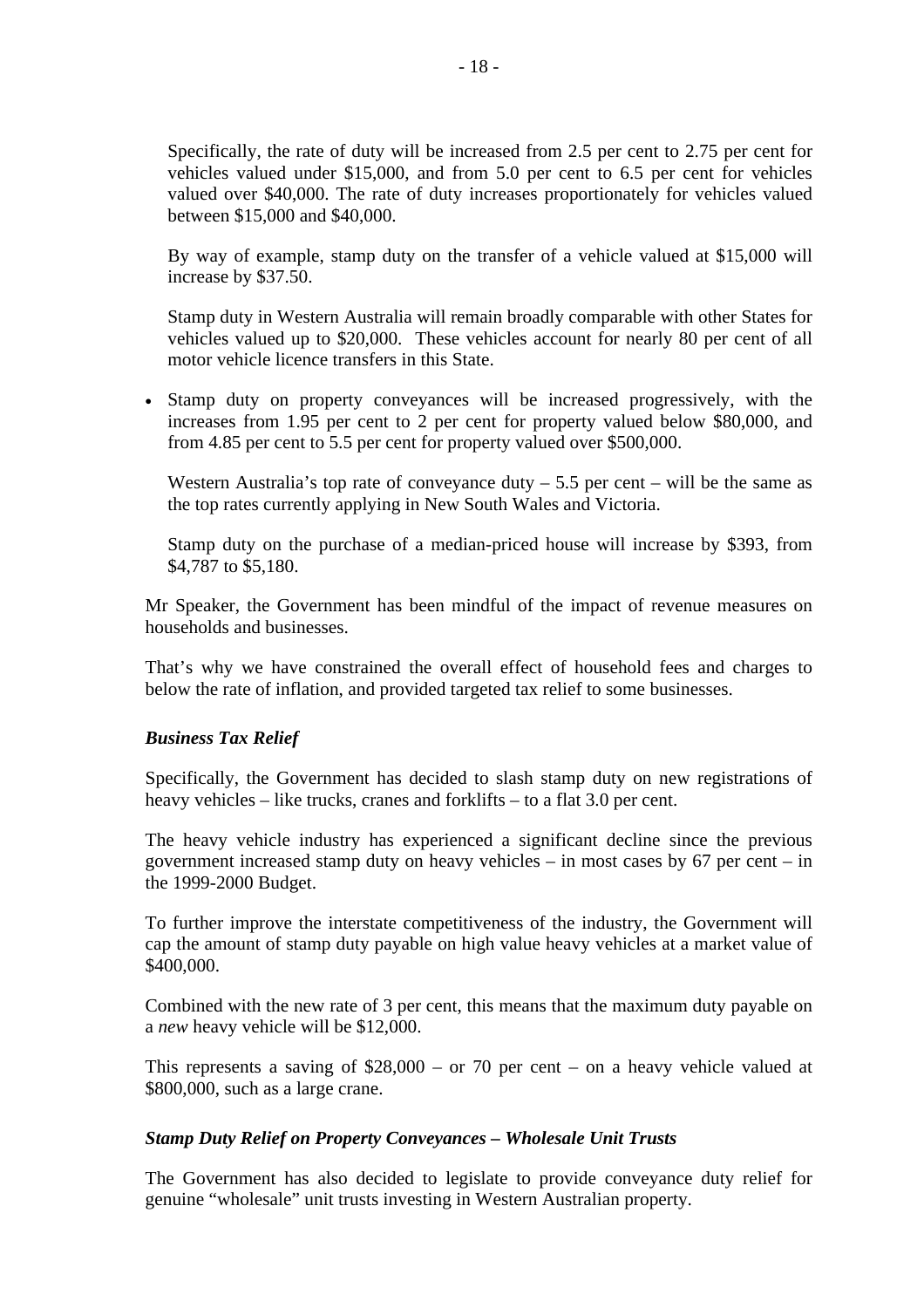This decision reflects some legitimate concerns that have been raised by the commercial property industry about the broad application of Western Australia's private unit trust provisions.

These provisions treat property trusts with a small number of direct unitholders as private unit trusts, subjecting dealings in their units to full conveyance duty, even though the unitholders may be large funds managers with many thousands of individual members, such that the trusts are effectively public or wholesale in nature.

Details of this measure are being finalised in consultation with the Property Council of Australia, to ensure that an appropriate balance is struck between removing impediments to investment in this State and restricting stamp duty avoidance opportunities.

# *Payroll Tax and Contractors*

Following a consultation process with key industry groups and tax professionals, the Government has decided not to introduce new provisions to extend the payroll tax base to "employee-like" contractors.

The consultation process highlighted the difficulty of introducing new provisions that clearly distinguish employee-like contractors from those operating as independent businesses without imposing substantial additional compliance costs on employers.

Accordingly, the Government will leave existing provisions in place, but with an increased focus on taxpayer education in order to assist employers to correctly self-assess whether a contract payment should be subject to payroll tax.

# *Review of State Business Taxes*

In last year's budget, the Government announced a review of State business taxes.

The final report of the review proposes a package of reform initiatives aimed at delivering a tax system which:

- has fewer taxes:
- is fairer;
- is less distortionary:
- is more competitive;
- is simpler; and
- minimises taxpayers' compliance costs.

The proposed package of reforms is substantial and represents an ambitious overhaul of our State taxation system while preserving our revenue base.

Consultation, and the commitment of the business sector, will be the key to its success.

That's why the Government has decided that it will release a draft white paper, outlining the proposed reform package, for public comment.

I expect to be releasing the draft white paper next month.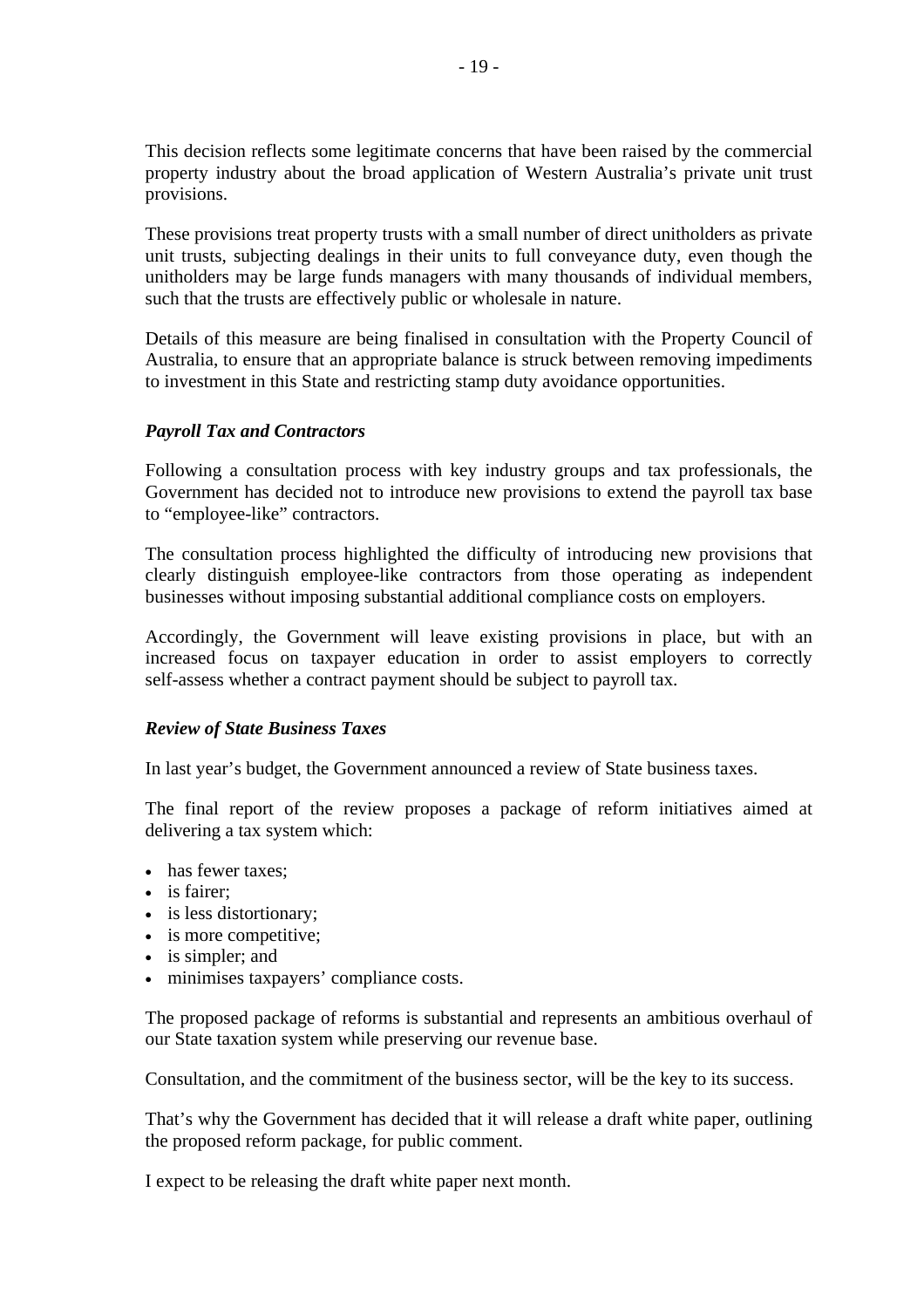# *Household Impact*

In its first year in office – and this year – the Government has worked hard to keep the overall impact of fees and charges below the inflation rate.

Electricity prices will again be frozen in 2002-03, as will public transport concession fares.

In 2002-03, water charges will rise by 2.9 per cent, while public transport fares will be increased in line with inflation but held to a maximum of 20 cents per zone.

The increases in fees, tariffs and charges are aimed at achieving a balance between recovering the costs of providing specific services to the community and minimising the increased burden on the household budget.

Spending by the standard 'representative' household on the basket of government goods and services and State taxes will increase by just \$1.32 a week.

This is equivalent to a 2.3 per cent increase on the previous year's expenditure on the same basket of goods – significantly less than the forecast CPI in 2002-03 of 3.0 per cent.

For a pensioner eligible for concessions, the increase is expected to be 72 cents a week.

# *CONCLUSION*

Mr Speaker, this budget provides a clear demonstration that the Government is making the tough decisions to ensure the State's finances are managed responsibly.

But financial restraint is not an end in itself. The AAA credit rating is a worthless aim on its own.

Financial discipline is the key to sustaining our investment in infrastructure and vital community services.

These investments are what government is all about.

They are about building roads, rail networks and bridges.

They are about providing reliable energy supplies and quality water.

They are about opportunities for learning, better health services and a sense of public safety.

Mr Speaker, the 2002-03 Budget aims to develop our State and provide opportunities for our people.

It is an investment in our future.

I commend my colleagues for their vigorous efforts on behalf of their portfolio constituencies in the budget process, and their good grace in accepting the corporate decisions of the Cabinet.